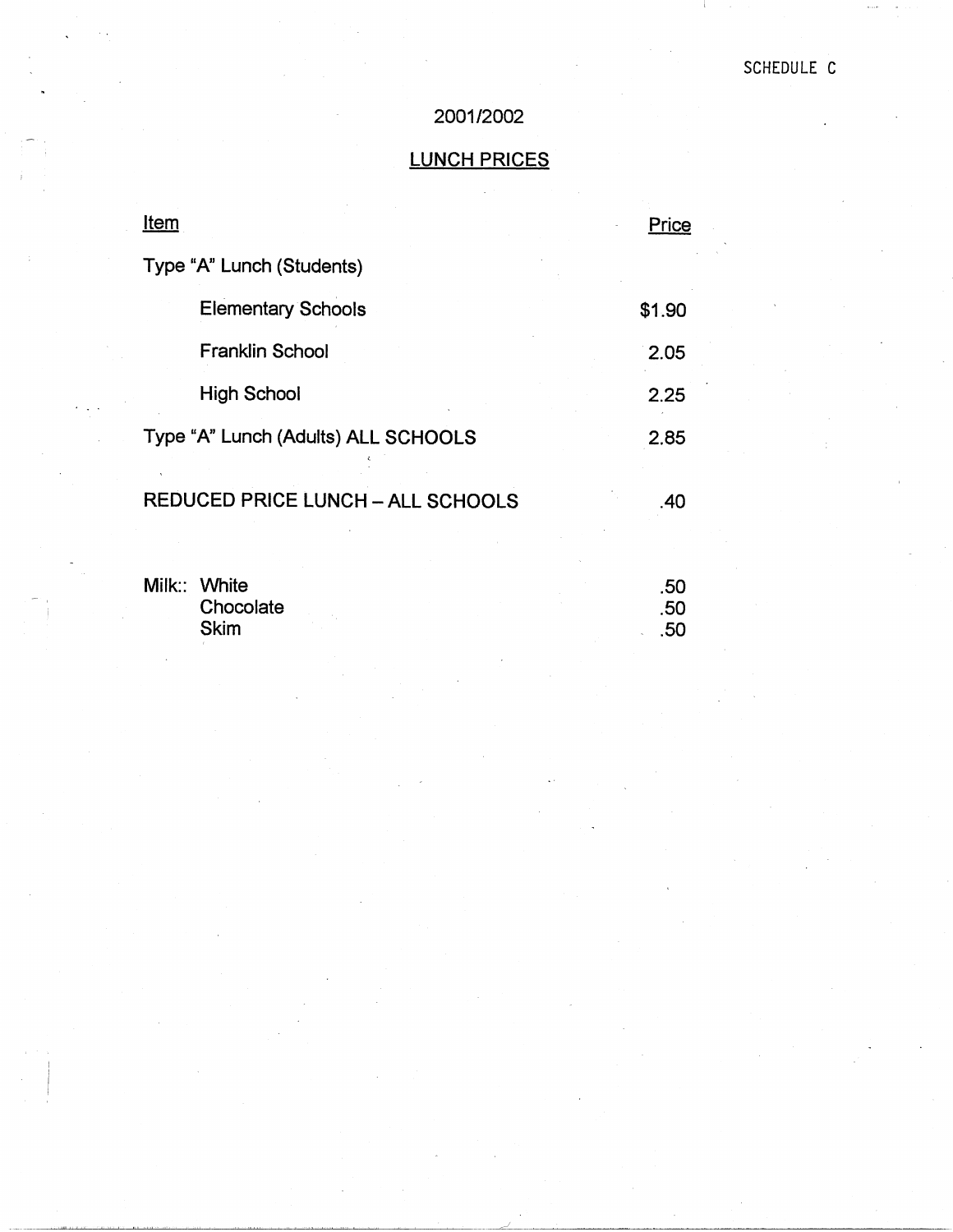## 2001/2002

# LUNCH PRICES

# A la carte Items - (High School/Franklin School)

| Deli Bar  | $\blacksquare$           | (High School Only)                        | \$2.25  |
|-----------|--------------------------|-------------------------------------------|---------|
| Salad Bar | $\overline{\phantom{a}}$ | (High School Only)                        | $-2.25$ |
|           |                          | Salad/Sandwich Platters - (Franklin Only) | 2.25    |

|  | Sandwiches: Steak (High School Only) | 2.10 |
|--|--------------------------------------|------|
|  | Cheese Steak (High School Only)      | 2.20 |
|  | Cheese                               | 1.90 |
|  | <b>Peanut Butter</b>                 | 1.75 |
|  | Meat - Regular                       | 2.00 |
|  | <b>Meat and Cheese</b>               | 2.10 |
|  | Tuna                                 | 2.10 |
|  | Egg Salad                            | 1.85 |
|  | Turkey                               | 2.10 |

| <u>Item</u>                                                                                                                |  | Price                        |
|----------------------------------------------------------------------------------------------------------------------------|--|------------------------------|
| Hamburger w/Chips                                                                                                          |  | \$1.80                       |
| Hot Dog w/Chips                                                                                                            |  | 1.75                         |
| Pizza w/Chips                                                                                                              |  | 1.75                         |
| *Chicken Nuggets w/Chips                                                                                                   |  | 1.75                         |
| Salads: Fruit Salad ("A" Lunch)<br><b>Student</b><br>Fruit Salad ("A" Lunch)<br>Adult<br>Small<br><b>Small with Cheese</b> |  | 2.10<br>2.70<br>1.35<br>1.55 |
| <b>Tuna Salad Bowl</b>                                                                                                     |  | 1.65                         |
| <b>Cottage Cheese Bowl</b>                                                                                                 |  | 1.25                         |
|                                                                                                                            |  |                              |

\*Not available at high school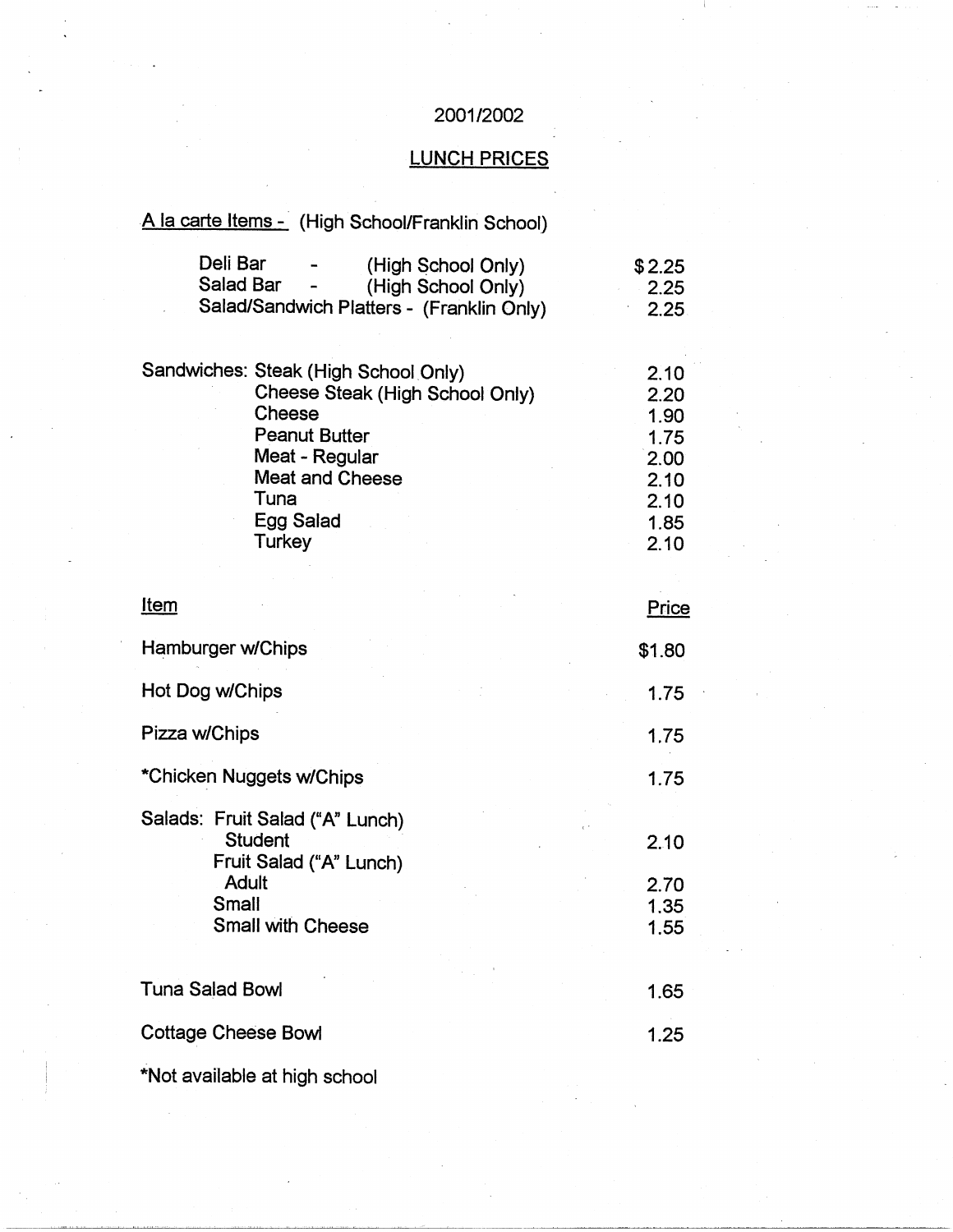| <u>Item</u>                      | Price       |
|----------------------------------|-------------|
| <b>Cottage Cheese with Fruit</b> | \$1.60      |
| <b>Egg Salad Bowl</b>            | 1.40        |
| *Vegetables in Bowl              | .75         |
| <b>French Fries</b>              | 1.00        |
| <b>French Fries w/Cheese</b>     | 1.25        |
| <b>Onion Rings</b>               | .90         |
| Popcorn Chicken                  | 1.40        |
| <b>Burrito</b>                   | 1.25        |
| <b>Mozzarella Sticks</b>         | 1.25        |
| Slim Jim                         | .65         |
| Domino's Bread Stick w/Sauce     | 1.50        |
| Soup: Cup<br><b>Bowl</b>         | .95<br>1.10 |
| Ice Cream                        | .75         |
| <b>Specialty Ice Cream</b>       | .90         |
| <b>Sundae Cups</b>               | 1.10        |
| Ice Cream Nut Cones              | 1.00        |
| <b>Frozen Bars</b>               | 1.25        |
| Chipwich                         | 1.50        |
| Pies & Cakes                     | .80         |
| Jello                            | .65         |

":Not available at high schoot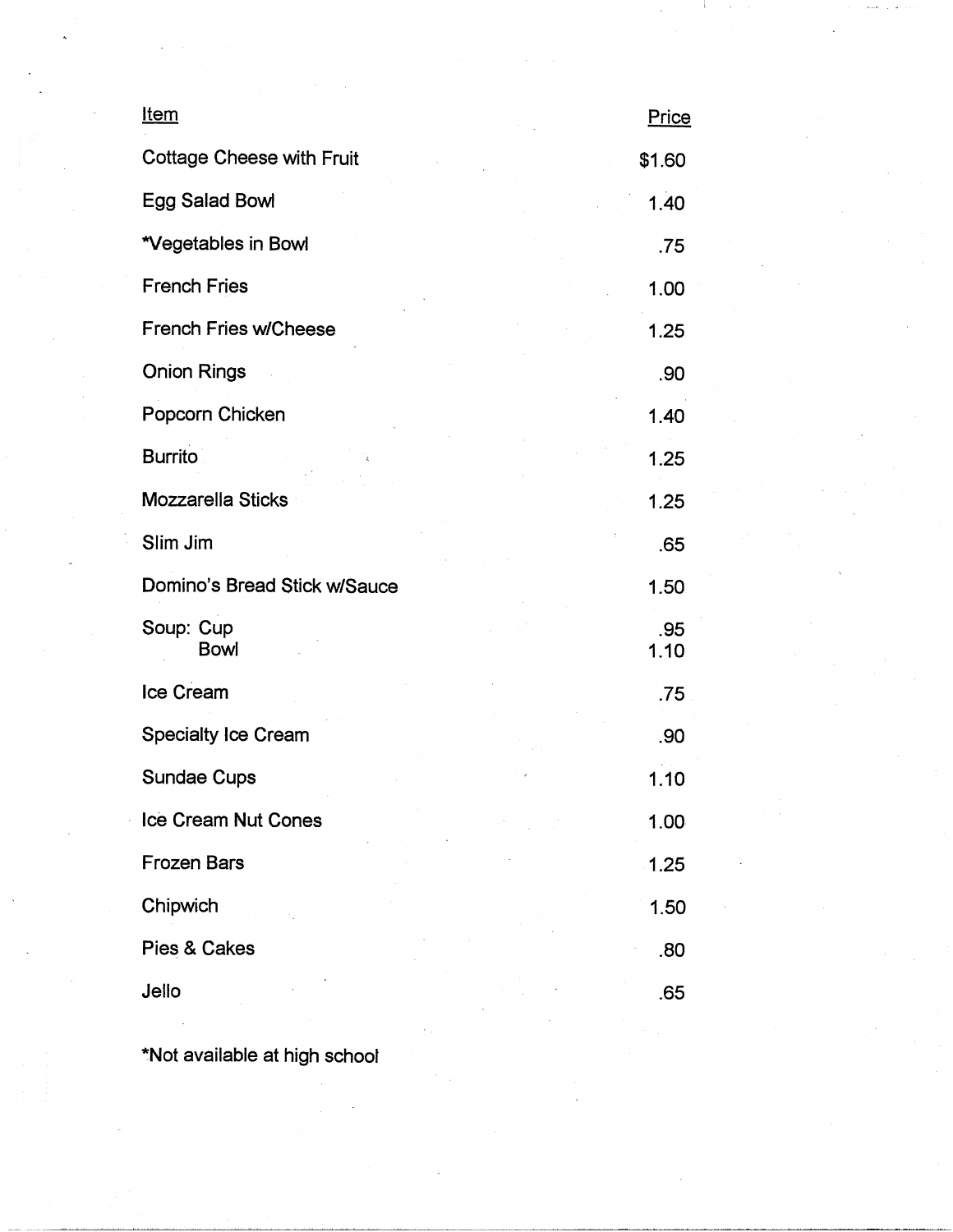| <u>Item</u>                         | <u>Price</u> |
|-------------------------------------|--------------|
| Puddings - Rice, Chocolate, Vanilla | .80          |
| Pop Tarts                           | 1.00         |
| Yoo Hoo                             | 1.10         |
| Gatorade (High School only)         | 1.50         |
| Snapple                             | 1.10         |
| <b>Bottled Water</b>                | 1.10         |
| <b>Large Pretzel</b>                | .70          |
| <b>Jumbo Cheese Pretzel</b>         | .85          |
| <b>Chocolate Pretzel</b>            | .75          |
| Oreos                               | .80          |
| Cookies (3 pack)                    | .75          |
| Cookies - any flavor (2 pack)       | .50          |
| Cookies - Jumbo                     | .85          |
| Mrs. Goodcookie (2)                 | .90          |
| <b>Funnel Cake</b>                  | .85          |
| <b>Chips Ahoy</b>                   | .80          |
| Entenmann's Single Serving Cakes    | 1.00         |
| Fruit Roll-ups                      | .65          |
| <b>Ritz Bits</b>                    | .90          |
| Granola Type Bars                   | .75          |
| Fig Newtons                         | .80          |
| <b>Gold Fish Crackers</b>           | .60          |

 $\label{eq:2} \begin{split} \mathcal{L}_{\text{max}}(\mathbf{r}) & = \frac{1}{2} \sum_{i=1}^{N} \mathcal{L}_{\text{max}}(\mathbf{r}) \\ & = \frac{1}{2} \sum_{i=1}^{N} \mathcal{L}_{\text{max}}(\mathbf{r}) \mathcal{L}_{\text{max}}(\mathbf{r}) \\ & = \frac{1}{2} \sum_{i=1}^{N} \mathcal{L}_{\text{max}}(\mathbf{r}) \mathcal{L}_{\text{max}}(\mathbf{r}) \end{split}$ 

 $\label{eq:2} \frac{1}{\sqrt{2}}\left(\frac{1}{\sqrt{2}}\right)^{2} \left(\frac{1}{\sqrt{2}}\right)^{2} \left(\frac{1}{\sqrt{2}}\right)^{2} \left(\frac{1}{\sqrt{2}}\right)^{2} \left(\frac{1}{\sqrt{2}}\right)^{2} \left(\frac{1}{\sqrt{2}}\right)^{2} \left(\frac{1}{\sqrt{2}}\right)^{2} \left(\frac{1}{\sqrt{2}}\right)^{2} \left(\frac{1}{\sqrt{2}}\right)^{2} \left(\frac{1}{\sqrt{2}}\right)^{2} \left(\frac{1}{\sqrt{2}}\right)^{2} \left(\frac{$ 

 $\label{eq:2} \hat{C}_{\rm{max}}$ 

 $\label{eq:2.1} \frac{1}{\sqrt{2\pi}}\int_{0}^{\infty}\frac{d\mu}{\sqrt{2\pi}}\left(\frac{d\mu}{\mu}\right)^2\frac{d\mu}{\sqrt{2\pi}}\frac{d\mu}{\sqrt{2\pi}}\frac{d\mu}{\sqrt{2\pi}}\frac{d\mu}{\sqrt{2\pi}}\frac{d\mu}{\sqrt{2\pi}}\frac{d\mu}{\sqrt{2\pi}}\frac{d\mu}{\sqrt{2\pi}}\frac{d\mu}{\sqrt{2\pi}}\frac{d\mu}{\sqrt{2\pi}}\frac{d\mu}{\sqrt{2\pi}}\frac{d\mu}{\sqrt{2\pi}}\frac{d\mu}{$ 

 $\label{eq:2.1} \frac{1}{\sqrt{2}}\int_{\mathbb{R}^3}\frac{1}{\sqrt{2}}\left(\frac{1}{\sqrt{2}}\right)^2\frac{1}{\sqrt{2}}\left(\frac{1}{\sqrt{2}}\right)^2\frac{1}{\sqrt{2}}\left(\frac{1}{\sqrt{2}}\right)^2.$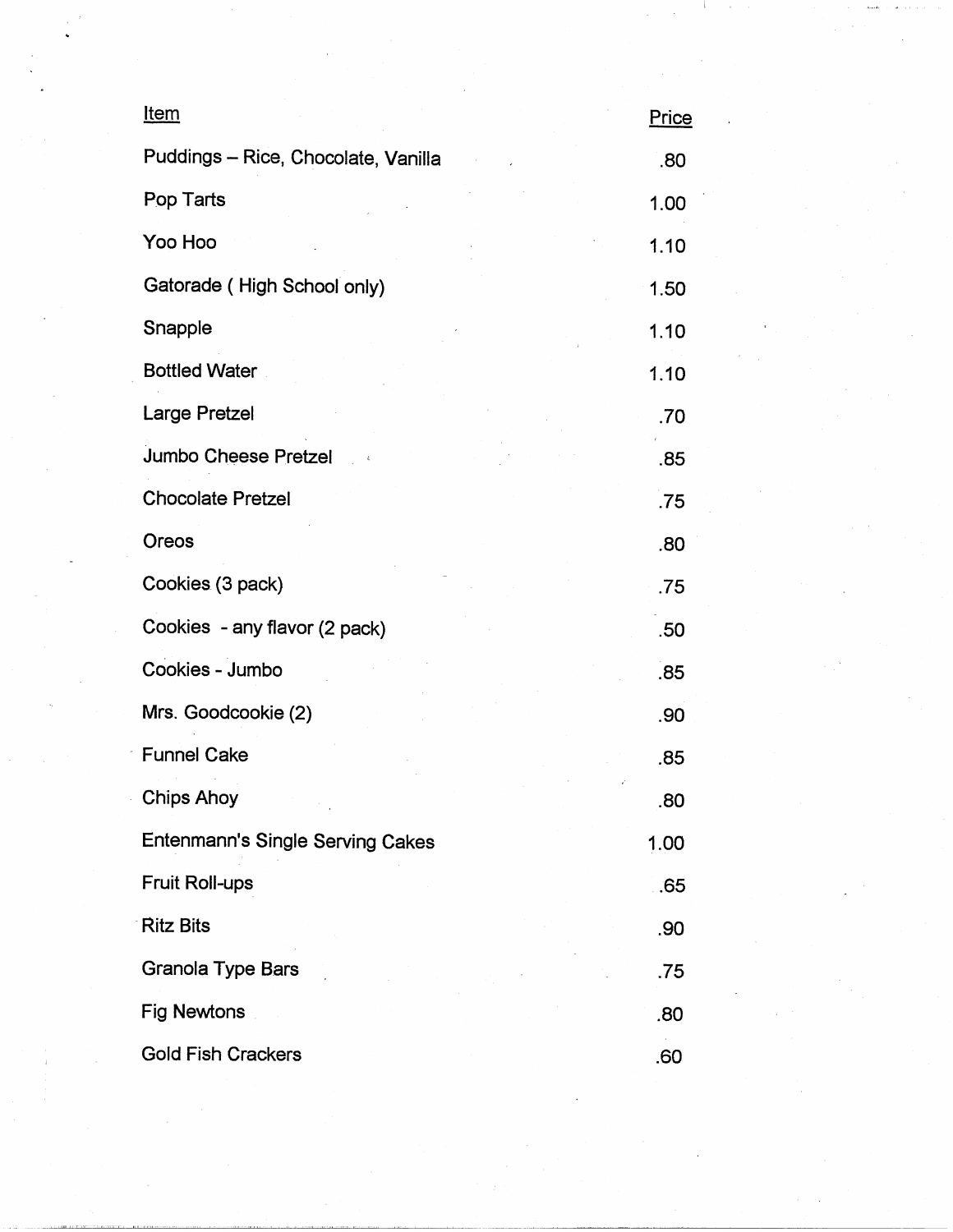| <u>Item</u>                     | Price |
|---------------------------------|-------|
| <b>Nutri-Grain Bars</b>         | .85   |
| <b>Brownies</b>                 | .80   |
| Small Chips, etc.               | .45   |
| Combos                          | .80   |
| Andy Capp Hot Fries             | .65   |
| Pringles                        | 1.00  |
| <b>Fresh Fruit</b>              | .65   |
| Juice (4 oz.)<br>¢,             | .45   |
| Orange Juice (8 oz.)            | .75   |
| Peanut Butter & Cheese Crackers | .65   |
| <b>Cheese &amp; Crackers</b>    | .85   |
| <b>Mello Crisp</b>              | .75   |
| Kellogg's Snack Bags            | .75   |
| <b>Rice Krispie Treat</b>       | .90   |
| <b>Muffins</b>                  | .85   |
| <b>Bagel w/Butter</b>           | .85   |
| <b>Bagel w/Cream Cheese</b>     | .95   |
| Roll - Buttered or Plain        | .70   |
| Donut Sticks                    | .75   |
| Sour Patch Kids                 | .90   |
| <b>Skittles</b>                 | .90   |
| <b>String Thing</b>             | .65   |